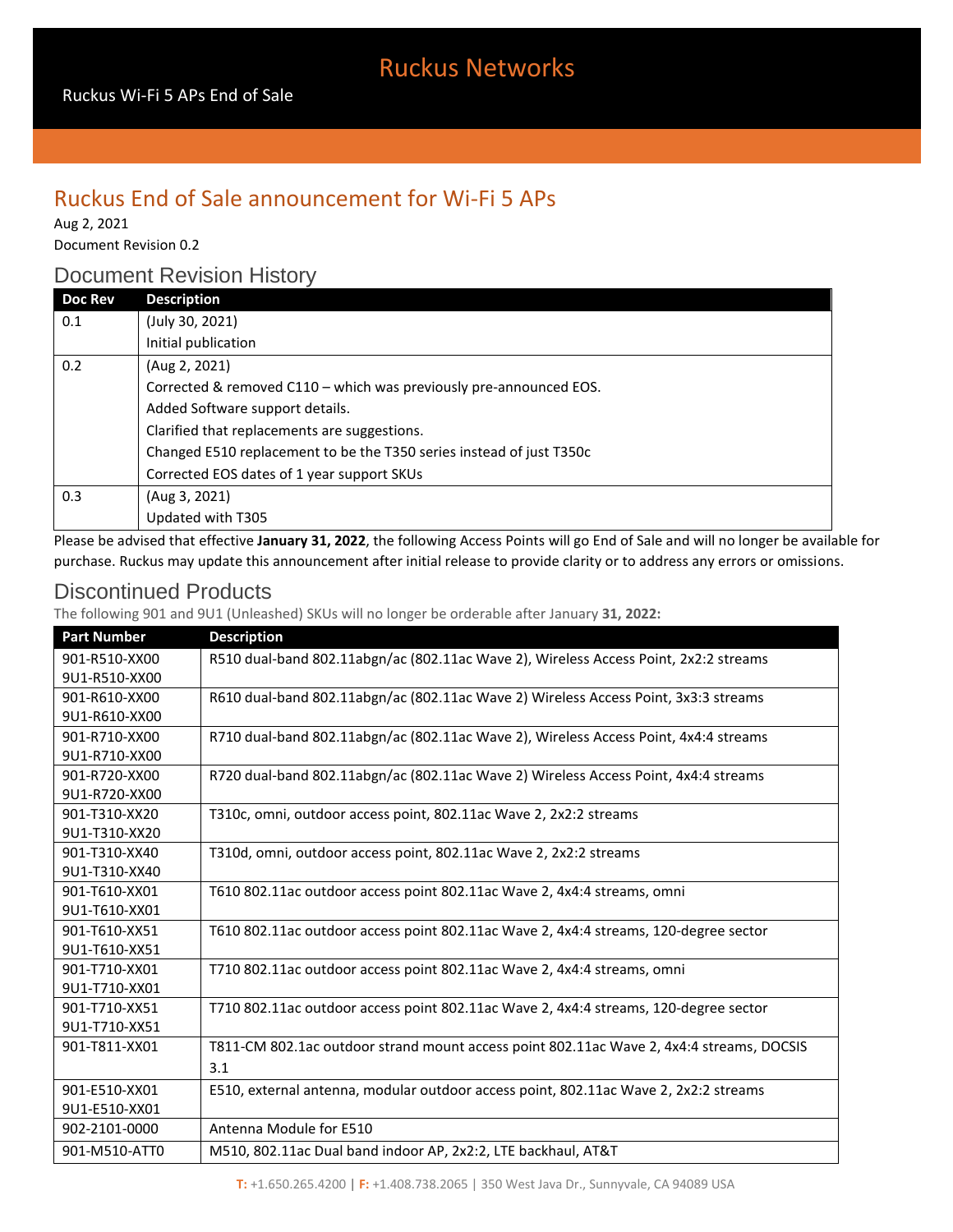# Ruckus Networks

| M510, 802.11ac Dual band indoor AP, 2x2:2, LTE backhaul, Domain 1 (most of APAC & Europe)   |
|---------------------------------------------------------------------------------------------|
|                                                                                             |
| M510, 802.11ac Dual band indoor AP, 2x2:2, LTE backhaul, Domain 2 (parts of APAC and LatAm) |
|                                                                                             |
| M510, 802.11ac Dual band indoor AP, 2x2:2, LTE backhaul Japan                               |
|                                                                                             |
| M510, 802.11ac Dual band indoor AP, 2x2:2, LTE backhaul, Domain 1 for Z2 countries          |
| H510 dual-band 802.11abgn/ac (802.11ac Wave 2), Wireless Access Point, 2x2:2 streams        |
| Wired/Wireless Wall Switch                                                                  |
|                                                                                             |
| T305i, omni, outdoor access point, 802.11ac Wave 2, 2x2:2 streams                           |
|                                                                                             |
|                                                                                             |

*XX: SKU Variants (country specific codes)*

## Discontinued Support

Support SKUs related to the Ruckus Wi-Fi 5 products listed above will go End of Sale per the following schedule:

| <b>Support SKU</b> | <b>Description/Type</b>                                                 | <b>End of Sale Date</b> |
|--------------------|-------------------------------------------------------------------------|-------------------------|
| Prefixes 803,      | All 5-year new support SKUs for the Wi-Fi 5 SKUs beginning with 901     | January 31, 2022        |
| 804, 806, 807,     | above.                                                                  |                         |
| 862. Suffixes -    |                                                                         |                         |
| 5XXX               |                                                                         |                         |
| Prefixes 803,      | All 5-year new support SKUs for the Wi-Fi 5 SKUs beginning with 9U1     | January 31, 2022        |
| 804, 806, 807,     | above.                                                                  |                         |
| 808, 862.          |                                                                         |                         |
| Suffixes - 5XXX    |                                                                         |                         |
| Prefixes 823,      | All 5-year renewal support SKUs for the Wi-Fi 5 SKUs beginning with 901 | January 31, 2022        |
| 824, 826, 827,     | above.                                                                  |                         |
| 872. Suffixes -    |                                                                         |                         |
| 5XXX               |                                                                         |                         |
| Prefixes 823,      | All 5-year renewal support SKUs for the Wi-Fi 5 SKUs beginning with 9U1 | January 31, 2022        |
| 824, 826, 827,     | above.                                                                  |                         |
| 828, 872.          |                                                                         |                         |
| Suffixes - 5XXX    |                                                                         |                         |
| Prefixes 803,      | All 3-year new support SKUs for the Wi-Fi 5 SKUs beginning with 901     | July 31, 2022           |
| 804, 806, 807,     | above.                                                                  |                         |
| 862. Suffixes -    |                                                                         |                         |
| 3XXX               |                                                                         |                         |
| Prefixes 803,      | All 3-year new support SKUs for the Wi-Fi 5 SKUs beginning with 9U1     | July 31, 2022           |
| 804, 806, 807,     | above.                                                                  |                         |
| 808, 862.          |                                                                         |                         |
| Suffixes - 3XXX    |                                                                         |                         |
| Prefixes 803,      | All 1-year new support SKUs for the Wi-Fi 5 SKUs beginning with 901     | July 31, 2022           |
| 804, 806, 807,     | above.                                                                  |                         |
| 862. Suffixes -    |                                                                         |                         |
| 1XXX               |                                                                         |                         |
| Prefixes 803,      | All 1-year new support SKUs for the Wi-Fi 5 SKUs beginning with 9U1     | July 31, 2022           |
| 804, 806, 807,     | above.                                                                  |                         |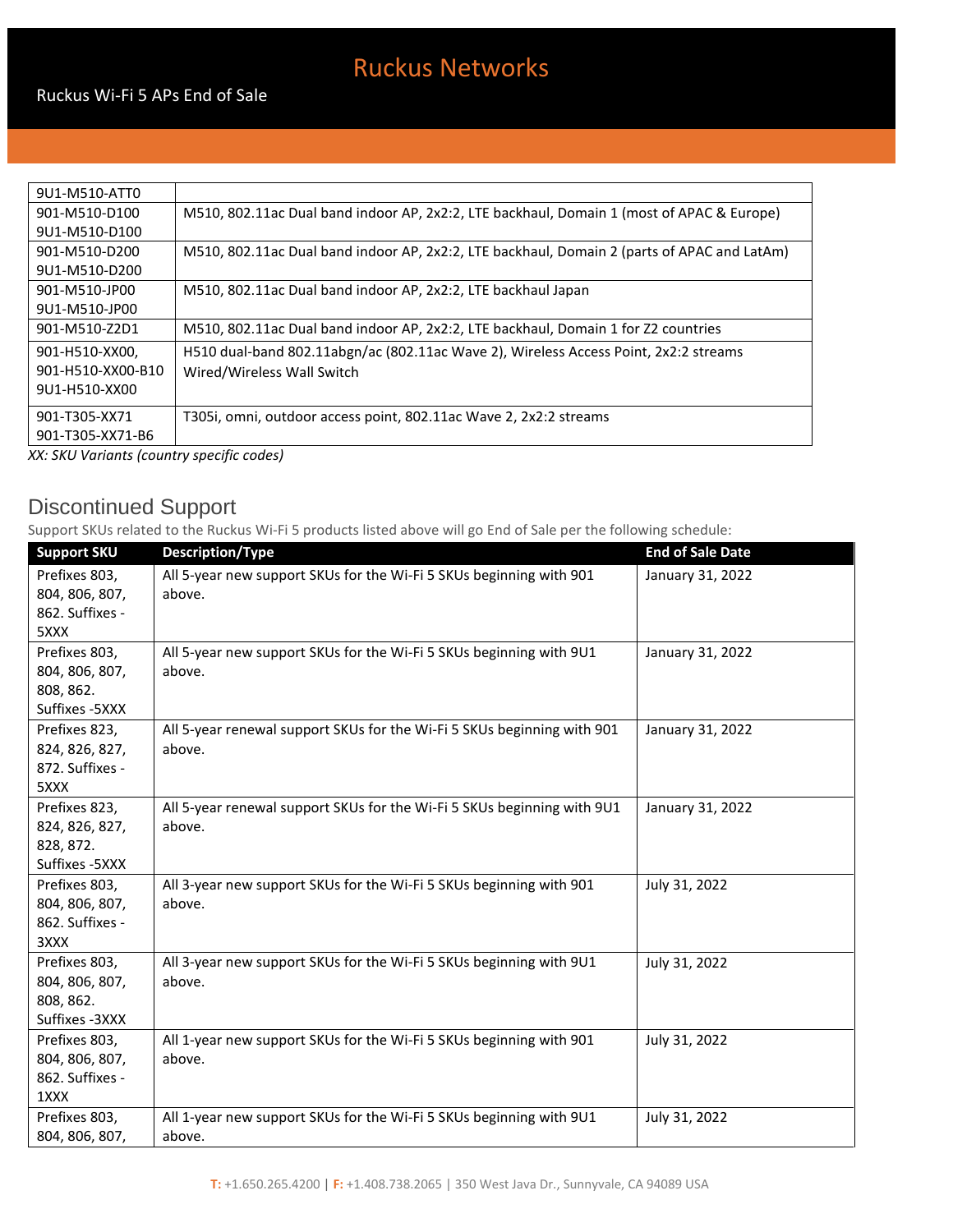# Ruckus Networks

| 808, 862.       |                                                                         |                  |
|-----------------|-------------------------------------------------------------------------|------------------|
| Suffixes -1XXX  |                                                                         |                  |
| Prefixes 823,   | All 3-year renewal support SKUs for the Wi-Fi 5 SKUs beginning with 901 | January 31, 2024 |
| 824, 826, 827,  | above.                                                                  |                  |
| 872. Suffixes - |                                                                         |                  |
| 3XXX            |                                                                         |                  |
| Prefixes 823,   | All 3-year renewal support SKUs for the Wi-Fi 5 SKUs beginning with 9U1 | January 31, 2024 |
| 824, 826, 827,  | above.                                                                  |                  |
| 828, 872.       |                                                                         |                  |
| Suffixes -3XXX  |                                                                         |                  |
| Prefixes 823,   | All 1-year renewal support SKUs for the Wi-Fi 5 SKUs beginning with 901 | January 30, 2027 |
| 824, 826, 827,  | above.                                                                  |                  |
| 872. Suffixes - |                                                                         |                  |
| 1XXX            |                                                                         |                  |
| Prefixes 823,   | All 1-year renewal support SKUs for the Wi-Fi 5 SKUs beginning with 9U1 | January 30, 2027 |
| 824, 826, 827,  | above.                                                                  |                  |
| 828, 872.       |                                                                         |                  |
| Suffixes -1XXX  |                                                                         |                  |

#### Software Support

Software support (inclusion in new feature releases and active bug fixes) for all these APs will continue for at least 1 year following the End of Sale date- that is until **January 31, 2023**

| <b>End of Software Milestones</b>    | Date/Last Release |
|--------------------------------------|-------------------|
| End of Software Development:         | January 31, 2023  |
| (Support in major software releases) | (SZ 6.1.x)        |
|                                      | (ZD 10.5.x)       |

### Replacement Products

The following replacement products are functionally better than or equivalent to the EOL products and may have a different form factor. The replacements are suggestions. Actual replacements may vary based on specific use case.

| Wi-Fi 5 EOS AP | Wi-Fi 6 Replacement AP |
|----------------|------------------------|
| R510           | <b>R550</b>            |
| R610           | R650                   |
| R710           | R750                   |
| R720           | R750                   |
| T310c          | T350c                  |
| T310d          | T350d                  |
| T305i          | T350c                  |
| T610           | T750                   |
| T610s          | T750se                 |
| T710           | T750                   |
| T710s          | T750se                 |
| H510           | H550                   |
| E510           | T350                   |
| M510           |                        |
| T811-CM        |                        |